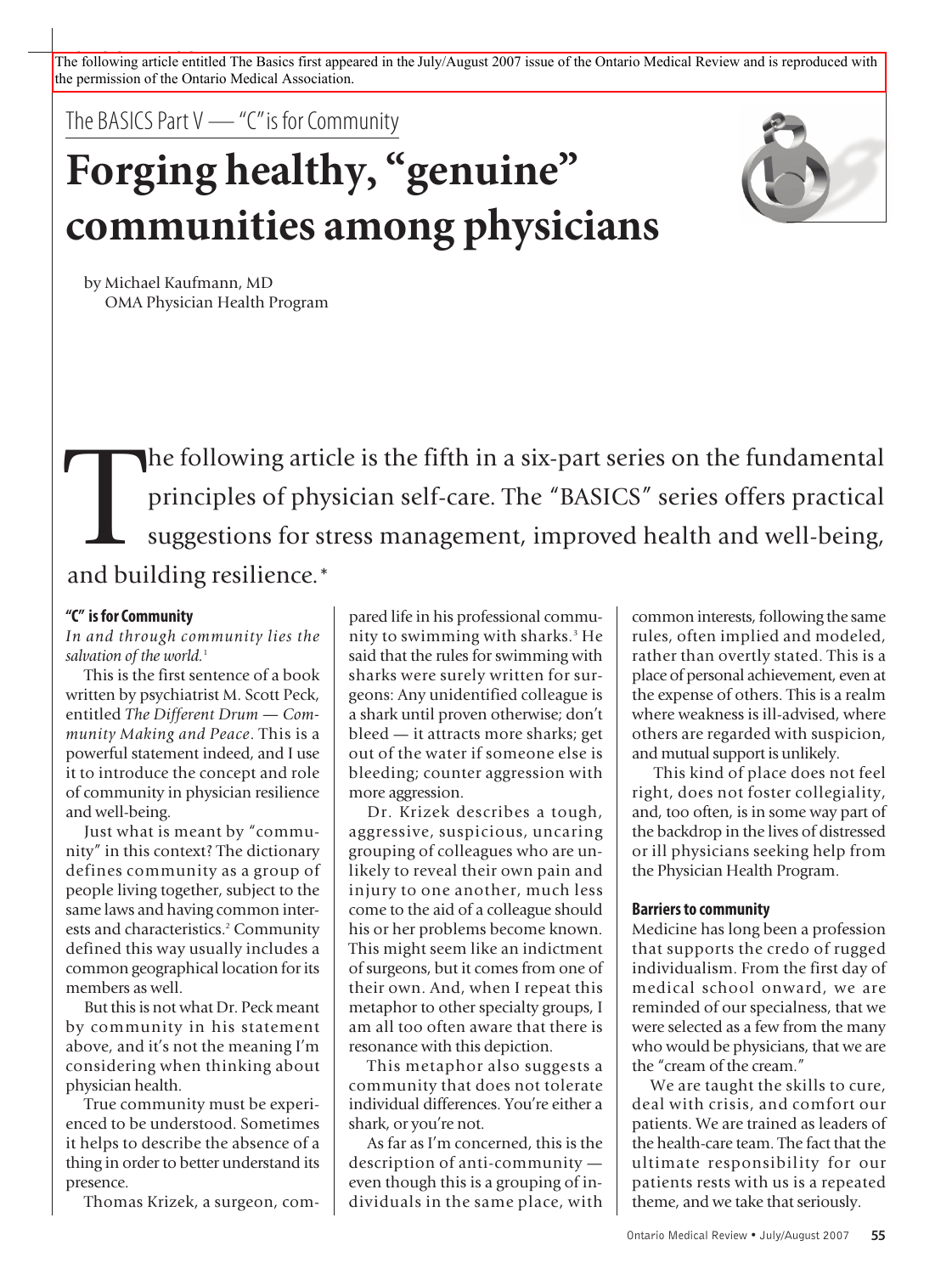#### **Physician Health**

We learn at the bedside, in clinical rounds, and through rigorous examination that, in the end, our success as professionals rests upon our own efforts and personal, sometimes arrogant, authority.

Self-doubt and fear of failure are probably common to all of us, but that is a carefully guarded secret. Not wanting to risk being judged as less than our colleagues, these and other "shortcomings" remain cloaked within our professional white coats. Feeling like impostors, we try to appear confident and secure when the truth is something else. We become dishonest with ourselves and others.

Our experience of criticism in training is sometimes hurtful. As a result, later in our careers, feedback from others, even constructive, is difficult to hear and accept without feeling threatened.

Sadly, some of us become bystanders in our own professional neighbourhoods. Ignoring our human "first nature," as described by  $Clarkson<sup>4</sup>$  — to be connected and interdependent, we turn away from

colleagues in pain, impropriety in the workplace, ethical dilemma, or other uncomfortable challenges around us in our professional environment. Maybe this is due to our own past experience, stress, fatigue, overwork, ignorance, or ambition. Maybe something else.

So not wanting to get involved becomes "second nature" to us. We avoid really opening ourselves to others or providing a safe place for them to be with us. We fail to join with one another in a meaningful way.

Genuine community cannot form in an environment like this.

#### **Genuine community**

Then what is community? Scott Peck says: "If we are to use the word meaningfully we must restrict it to a group of individuals who have learned to communicate honestly with each other, whose relationships go deeper than their masks of composure, and who have developed some significant commitment to rejoice together, mourn together, and to delight in each other, make others' conditions our own."5



### **Book your next Corporate Event... or Try it Yourself!**

Why our school?

SAFETY - Our schools have a 22 year injury free safety record!

QUALITY- We enthusiastically invite indepth comparison of our industry leading programs that keep the learning curve steep with effective curriculums.

SERVICE - We have full time professional coaches and a full pit crew to assist you with your needs at all times!

TRACKS - A true multi-configuration driver development track designed for new drivers, with side runoffs and very few walls and guardrails.

CONVENIENCE - We're located near Toronto at Mosport's Driver Development Facility!



Call 905-984-1114 or visit race2000.com



Let's consider how these principles and others can combine to create healthy medical communities.

Genuine community is inclusive. All kinds of doctors, regardless of specialty, cultural origins and gender, doctors in training, and allied health professionals, may belong.

When I was a clinical clerk in my last year of medical school, a nurse in the emergency department said one sentence to me that stands out in my memory. Marked by my short white jacket and yellow name badge, I responded to a page to see a patient in consultation. The nurse, seeing me approach, said, "If your senior resident isn't right behind you, turn around now and go away." I felt hurt, rejected, a very minor member, if that, of the health-care team.

A healthy community is selfaware. Its members aren't afraid to examine its status and functioning. Such a medical community will pause once in a while to ask: "How are we doing?" Just as personal inventory is important, so is a collective one. Through retreats, medical staff meetings or other mechanisms, a healthy medical community will have members meet, discuss, reflect, plan, and be open to change.

And, being a safe place, all members of the community will be free to speak honestly. All constructive criticism is welcome. Incessant complaining, even silent, unexpressed concerns, are part of the problem. Active engagement in medical community processes and politics is the solution.

In healthy medical communities, senior members offer the benefits of their experience through mentorship, willingly sought and accepted by its junior members.

All members of a community like this are open to giving and receiving feedback. Once, in a meeting of medical leaders I was addressing about disruptive behaviour, a surgeon offered his opinion that, in the OR culture, "off colour" or sexist jokes were understood as being acceptable. Shortly afterward, as the meeting concluded, two women who worked